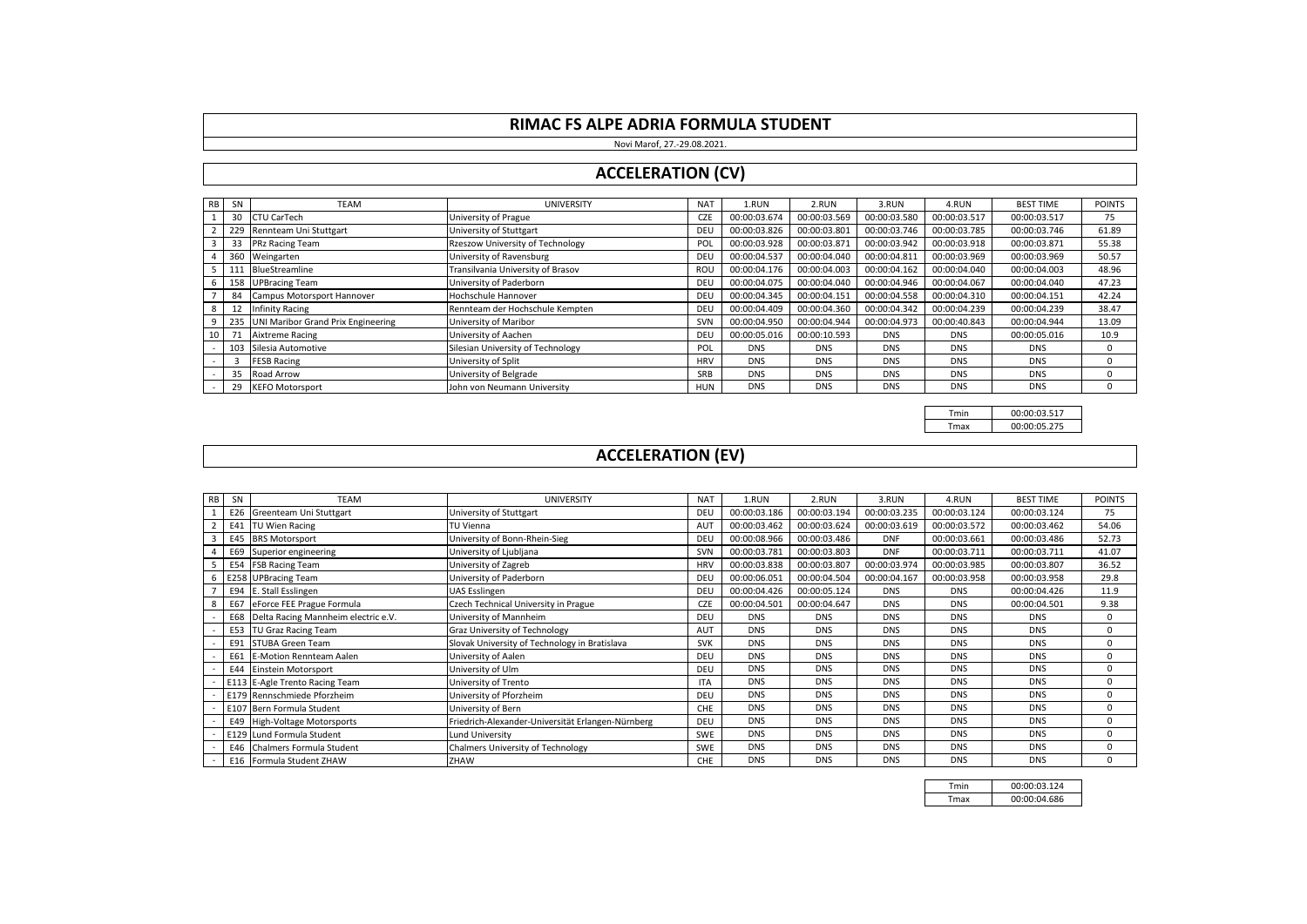**RIMAC FS ALPE ADRIA FORMULA STUDENT** Novi Marof, 27-29.08.2021.

#### **SKIPAD (CV)**

|  |                                    |                                   |             |                  |              |              |              |                   |              |              | RIIN               |              |                  |                   |                 | 3. RUN       |              |                   |              |              |              |                     |                  |                  |               |
|--|------------------------------------|-----------------------------------|-------------|------------------|--------------|--------------|--------------|-------------------|--------------|--------------|--------------------|--------------|------------------|-------------------|-----------------|--------------|--------------|-------------------|--------------|--------------|--------------|---------------------|------------------|------------------|---------------|
|  |                                    | <b>UNIVERSITY</b>                 | <b>NAT</b>  | <b>TIME RIGH</b> |              | 'ERAGE R+L/2 | PENALT       | <b>TOTAL TIML</b> |              |              | <b>AVERAGE R+L</b> | PENALTY      | <b>TOTAL TIM</b> | <b>TIME RIGHT</b> | <b>TIME LEF</b> |              |              | <b>TOTAL TIME</b> |              |              |              | PENALT <sub>1</sub> | <b>TOTAL TIM</b> | <b>BEST TIME</b> | <b>POINTS</b> |
|  | TU CarTech                         | University of Prague              | CZE I       | 00:00:05.172     | 00:00:05.021 | 00:00:05.096 | 00:00:00.000 | 00:00:05.09       | 00:00:05.042 | 00:00:04.899 | 00:00:04.970       | 00:00:00.000 | 00:00:04.970     | 00:00:05.541      | 00:00:05.207    | 00:00:05.374 | 00:00:00.000 | 00:00:05.374      | 00:00:05.093 | 00:00:04.995 | 00:00:05.044 | 00:00:00.000        | 00:00:05.04      | 00:00:04.970     |               |
|  | 229 Rennteam Uni Stuttgart         | University of Stuttgart           | DELL        | 00:00:05.273     | 00:00:05.165 | 00:00:05.219 | 00:00:00.000 | 00:00:05.219      | 00:00:05.040 | 00:00:05.006 | 00:00:05.023       | 00:00:00.000 | 00:00:05.023     | <b>DNS</b>        |                 | <b>DNS</b>   | <b>DNS</b>   |                   | <b>DNS</b>   |              |              |                     | <b>DNS</b>       | 00:00:05.023     | 70.83         |
|  | <b>Infinity Racing</b>             | Rennteam der Hochschule Kempten   |             | 00:00:06.225     | 00:00:05.743 | 00:00:05.98  | 00:00:00.000 | 00:00:05.98       | 00:00:05.517 | 00:00:05.619 | 00:00:05.566       | 00:00:00.000 | 00:00:05.56      | 00:00:05.29       | 00:00:05.341    | 00:00:05.317 | 00:00:00.200 | 00:00:05.517      | 00:00:05.322 | 00:00:05.348 | 00:00:05.335 | 00:00:00.000        | 00:00:05.33      | 00:00:05.335     | 48.75         |
|  | UNI Maribor Grand Prix Engineering | Jniversity of Maribor             |             | 00:00:05.639     | 00:00:05.322 | 00:00:05.48  | 00:00:00.20  | 00:00:05.68       | 00:00:05     | 00:00:05.072 | 00:00:05.207       | 00:00:00     | 00:00:05.407     | 00:00:05.713      | 00:00:05.51     | 00:00:05.612 | 00:00:00.000 | 00:00:05.612      | 00:00:05.360 | 00:00:05.41  | 00:00:05.389 | 00:00:00.2          | 00:00:05.58      | 00:00:05.407     | 44.19         |
|  | PRz Racing Team                    | Rzeszow University of Technology  | ₽∩I         | 00:00:05.787     | 00:00:05.381 | 00:00:05.584 | 00:00:00.200 | 00:00:05.78       | 00:00:05.646 | 00:00:05.369 | 00:00:05.506       | 00:00:00.200 | 00:00:05.706     | 00:00:05.99       | 00:00:05.634    | 00:00:05.81  | 00:00:00.000 | 00:00:05.814      | 00:00:05.610 | 00:00:05.31  | 00:00:05.464 | 00:00:00.000        | 00:00:05.46      | 00:00:05.464     | 40.71         |
|  | 111 BlueStreamline                 | Transilvania University of Brasov | <b>ROLL</b> | 00:00:05.96      |              | 00:00:05.    | 00:00:00.200 | 00:00:05.9        |              |              | 00:00:05.467       |              | 00:00:05.467     | 00:00:06.91       | 00:00:06        | 00:00:06.61  | 00:00:00.000 | 00:00:06.613      | 00:00:06.510 |              | 00:00:06.135 | 00:00:00.000        | 00:00:06.13      | 00:00:05.467     | 40.53         |
|  | 158 UPBracing Team                 | University of Paderborn           | DEU         | 00:00:06.234     | 00:00:05.655 | 00:00:05.944 | 00:00:00.200 | 00:00:06.14       |              | 00:00:05     | 00:00:05.832       |              | 00:00:05.832     | 00:00:05.71:      | 00:00:05.441    | 00:00:05.576 | 00:00:00.000 | 00:00:05.576      | 00:00:05.281 |              | 00:00:05.387 | 00:00:00.200        | 00:00:05.58      | 00:00:05.576     | 34.18         |
|  | Aixtreme Racing                    | Jniversity of Aachen              |             | 00:00:06.150     | 00:00:05.849 | 00:00:05.999 | 00:00:00.000 | 00:00:05.99       | 00:00:05.922 | 00:00:05.378 | 00:00:05.650       | 00:00:00.000 | 00:00:05.650     | DNS.              |                 | <b>DNS</b>   | <b>DNS</b>   |                   | <b>DNS</b>   |              |              | DNS                 | <b>DNS</b>       | 00:00:05.650     |               |
|  | 84 Campus Motorsport Hannover      | Hochschule Hannover               | DEU         | 00:00:06.000     |              |              | 00:00:00.000 | <b>DNF</b>        | 00:00:06.363 | 00:00:06.112 | 00:00:06.238       | 00:00:00.000 | 00:00:06.238     | 00:00:06.138      | 00:00:05.8      | 00:00:06.009 | 00:00:00.200 | 00:00:06.210      | 90:00:06.242 | 00:00:05.944 | 00:00:06.093 | 00:00:00.000        | 00:00:06.09      | 00:00:06.093     |               |
|  | 360 Weingarten                     | University of Ravensburg          | DEU         | 00:00:06.467     | 00:00:05.76  | 00:00:06.118 | 00:00:00.400 | 00:00:06.51       |              | <b>DNS</b>   | DNS                |              |                  | ר מונ             |                 | <b>DNS</b>   | <b>DNS</b>   |                   | <b>DNS</b>   | <b>DNS</b>   |              |                     | <b>DNS</b>       | 00:00:06.518     |               |
|  | Silesia Automotive                 | Silesian University of Technology | POL         | <b>DNS</b>       | <b>DNS</b>   | <b>DNS</b>   | DNS          | <b>DNS</b>        |              | <b>DNS</b>   | <b>DNS</b>         | <b>DNS</b>   | <b>DNS</b>       | <b>DNS</b>        | DNS             | DNS.         | <b>DNS</b>   | <b>DNS</b>        | <b>DNS</b>   | <b>DNS</b>   | <b>DNS</b>   | DNS                 | <b>DNS</b>       | <b>DNS</b>       |               |
|  | <b>FESB Racing</b>                 | <b>Jniversity of Split</b>        | <b>HRV</b>  | <b>DNS</b>       | <b>DNS</b>   | <b>DNS</b>   | <b>DNS</b>   | <b>DNS</b>        |              | <b>DNS</b>   | DNS                | <b>DNS</b>   | <b>DNS</b>       | <b>DNS</b>        | <b>DNS</b>      | DNS.         | <b>DNS</b>   | <b>DNS</b>        | <b>DNS</b>   | <b>DNS</b>   | <b>DNS</b>   | <b>DNS</b>          | <b>DNS</b>       | <b>DNS</b>       |               |
|  | Road Arrow                         | University of Belgrade            | SRR         | <b>DNS</b>       | <b>DNS</b>   | <b>DNS</b>   | DNS          | <b>DNS</b>        |              | <b>DNS</b>   | <b>DNS</b>         | DNS          | <b>DNS</b>       | <b>DNS</b>        | <b>DN</b>       | <b>DNS</b>   | <b>DNS</b>   | <b>DNS</b>        | <b>DNS</b>   | <b>DNS</b>   |              | DNS                 | <b>DNS</b>       | <b>DNS</b>       |               |
|  | <b>KEFO Motorsport</b>             | John von Neumann University       | <b>HUN</b>  | DNS              |              |              | DNS          | <b>DNS</b>        |              | <b>DNS</b>   | DNS                |              | <b>DNS</b>       |                   |                 | <b>DNS</b>   | <b>DNS</b>   |                   | <b>DNS</b>   |              |              | DN:                 | <b>DNS</b>       | <b>DNS</b>       |               |

Tmin 00:00:04.970 Tmax 00:00:06.212

#### **SKIPAD (EV)**

|                                      |                                          |                 |              | 1.RUN        |              |              |                  |                   | RIJN             |                    |                |                  |                   | 3.RUN        |              |              |                   |                   | 4.RUN        |                     |                |                   |                  |        |
|--------------------------------------|------------------------------------------|-----------------|--------------|--------------|--------------|--------------|------------------|-------------------|------------------|--------------------|----------------|------------------|-------------------|--------------|--------------|--------------|-------------------|-------------------|--------------|---------------------|----------------|-------------------|------------------|--------|
| RB SN<br>TFAM                        | UNIVERSITY                               | <b>NAT</b>      |              | TIME LEFT    | VERAGE R+I / | PENAIT       | <b>TOTAL TIM</b> | <b>TIME RIGHT</b> | <b>TIME LEFT</b> | <b>AVERAGE R+I</b> | <b>PENAITY</b> | <b>TOTAL TIM</b> | <b>TIME RIGHT</b> | TIME LEFT    |              | PENAITY      | <b>TOTAL TIME</b> | <b>TIME RIGHT</b> | TIME LEFT    | <b>AVERAGE R+L/</b> | <b>PFNAITY</b> | <b>TOTAL TIME</b> | <b>BEST TIME</b> | POINTS |
| 1 E26 Greenteam Uni Stuttgart        | University of Stutteart                  | DELL            | 00:00:04.925 |              | 00:00:04.8   | 00:00:00.0   | 00:00:04.8       | 00:00:04.6        | 00:00:04         | 00:00:04.619       | 00:00:00       | 00:00:04.619     | 00:00:05.14       | 00:00:04     | 00:00:05.048 |              | 00:00:05.048      |                   | 00:00:04.855 | 00:00:04.978        | 00:00:00.000   | 00:00:04.978      | 00:00:04.619     |        |
| 2 ES4 FSB Racing Team                | University of Zagreb                     | HRV             | 00:00:05.24  | 00:00:05.07  | 00:00:05.160 | 00:00:00.00  | 00:00:05.160     | 00:00:05.160      | 00:00:04.944     | 00:00:05.052       | 00:00:00.000   | 00:00:05.052     | 00:00:05.063      | 00:00:05.03  | 00:00:05.046 | 00:00:00.000 | 00:00:05.046      | 00:00:05.065      | 00:00:04.890 | 00:00:04.977        | 00:00:00.000   | 00:00:04.977      | 00:00:04.977     | 47.46  |
| 3 E41 TU Wien Racine                 | TU Vienna                                | <b>ALIT</b>     | 00:00:05.044 | 00:00:05.148 | 00:00:05.096 | 00:00:00.400 | 00:00:05.49      | 00:00:05.077      | 00:00:05.075     | 00:00:05.076       | 00:00:00.000   | 00:00:05.076     | 00:00:05.311      | 00:00:05.178 | 00:00:05.244 | 00:00:00.000 | 00:00:05.244      | 00:00:05.102      | 00:00:05.051 | 00:00:05.077        | 00:00:00.200   | 00:00:05.277      | 00:00:05.076     | 40.85  |
| 4 E94 E. Stall Esslingen             | <b>UAS Esslingen</b>                     | DEU             | 00:00:05.120 | 00:00:05.10  | 00:00:05.114 | 00:00:00.00  | 00:00:05.114     | 00:00:05.090      | 00:00:05.152     | 00:00:05.121       | 00:00:00.000   | 00:00:05.121     | 00:00:05.334      | 00:00:05.468 | 00:00:05.401 | 00:00:00.000 | 00:00:05.401      | 00:00:05.115      | 00:00:05.118 | 00:00:05.116        | 00:00:00.00    | 00:00:05.11       | 00:00:05.114     | 38.41  |
| 5 E69 Superior engineering           | University of Ljubljana                  |                 | 00:00:05.865 | 00:00:05.369 | 00:00:05.617 | 00:00:00.00  | 00:00:05.617     | 00:00:05.240      | 00:00:05.110     | 00:00:05.175       | 00:00:00.000   | 00:00:05.175     | 00:00:05.621      | 00:00:05.200 | 00:00:05.411 | 00:00:00.000 | 00:00:05.411      | 00:00:05.341      | 00:00:05.102 | 00:00:05.222        | 00:00:00.000   | 00:00:05.222      | 00:00:05.175     | 34.62  |
| 6 E258 UPBracing Team                | University of Paderborn                  | DEU             | 00:00:09.125 | 00:00:07.18  | 00:00:08.155 | 00:00:00.0   | 00:00:08.15      | 00:00:06.692      | 00:00:05.724     | 00:00:06.208       | 00:00:00.00    | 00:00:06.208     | 00:00:05.248      | 00:00:05     | 00:00:05.284 | 00:00:00.400 | 00:00:05.683      | 00:00:05.093      | 00:00:05.154 | 00:00:05.124        | 00:00:00.20    | 00:00:05.324      | 00:00:05.324     | 25.88  |
| 7 E45 BRS Motorsport                 | University of Bonn-Rhein-Sieg            | DELL            | 00:00:06.051 | 00:00:05.38  | 00:00:05.720 | 00:00:00.20  | 00:00:05.920     | 00:00:05.360      | 00:00:05.187     | 00:00:05.274       | 00:00:00.200   | 00:00:05.474     | 00:00:06.094      | 00:00:05.890 | 00:00:05.992 | 00:00:00.200 | 00:00:06.192      | 00:00:06.034      | 00:00:05.703 | 00:00:05.869        | 00:00:00.000   | 00:00:05.86       | 00:00:05.474     | 17.8   |
| E68 Delta Racing Mannheim electric e | University of Mannheim                   | DELL            | <b>DNS</b>   | <b>DNS</b>   | DNS          | <b>DNS</b>   | <b>DNS</b>       |                   | <b>DNS</b>       | <b>DNS</b>         | DNS            | <b>DNS</b>       | <b>DNS</b>        | DNS          | DNS.         | <b>DNS</b>   |                   | <b>DNS</b>        |              | DNS                 | <b>DNS</b>     | <b>DNS</b>        | <b>DNS</b>       |        |
| <b>E53 TU Graz Racing Team</b>       | Graz University of Technology            | AUT             | <b>DNS</b>   | <b>DNS</b>   | <b>DNS</b>   | <b>DNS</b>   | <b>DNS</b>       | <b>DNS</b>        | <b>DNS</b>       | <b>DNS</b>         | <b>DNS</b>     | <b>DNS</b>       | <b>DNS</b>        | <b>DNS</b>   | <b>DNS</b>   | <b>DNS</b>   |                   | <b>DNS</b>        | DNS          | <b>DNS</b>          | <b>DNS</b>     | <b>DNS</b>        | <b>DNS</b>       |        |
| - E91 STUBA Green Team               | Slovak University of Technology in       | <b>SVK</b>      | <b>DNS</b>   | <b>DNS</b>   | <b>DNS</b>   | DNS          | <b>DNS</b>       | <b>DNS</b>        | <b>DNS</b>       | <b>DNS</b>         | <b>DNS</b>     | <b>DNS</b>       | <b>DNS</b>        | <b>DNS</b>   | <b>DNS</b>   | <b>DNS</b>   |                   | <b>DNS</b>        | <b>DNS</b>   | <b>DNS</b>          | <b>DNS</b>     | <b>DNS</b>        | <b>DNS</b>       |        |
| E61 E-Motion Rennteam Aalen          | University of Aalen                      | DEU             | <b>DNS</b>   | <b>DNS</b>   | DNS          | DNS          | <b>DNS</b>       | <b>DNS</b>        | <b>DNS</b>       | DNS                | <b>DNS</b>     | <b>DNS</b>       | <b>DNS</b>        | <b>DNS</b>   | <b>DNS</b>   | <b>DNS</b>   |                   | <b>DNS</b>        | DNS          | <b>DNS</b>          | <b>DNS</b>     | <b>DNS</b>        | <b>DNS</b>       |        |
| <b>E44</b> Einstein Motorsport       | University of Ulm                        | <b>DELL</b>     | <b>DNS</b>   | <b>DNS</b>   | DNS          | <b>DNS</b>   | <b>DNS</b>       | <b>DNS</b>        | <b>DNS</b>       | <b>DNS</b>         | DNS            | <b>DNS</b>       | <b>DNS</b>        | <b>DNS</b>   | <b>DNS</b>   | <b>DNS</b>   | <b>DNS</b>        | <b>DNS</b>        | DNS          | <b>DNS</b>          | <b>DNS</b>     | <b>DNS</b>        | <b>DNS</b>       |        |
| - E67 eForce FEE Prague Formula      | Czech Technical University in Prague     | C <sub>7F</sub> | <b>DNS</b>   | <b>DNS</b>   | <b>DNS</b>   | DNS          | <b>DNS</b>       | <b>DNS</b>        | <b>DNS</b>       | DNS                | <b>DNS</b>     | <b>DNS</b>       | <b>DNS</b>        | <b>DNS</b>   | <b>DNS</b>   | <b>DNS</b>   |                   | <b>DNS</b>        | DNS          | <b>DNS</b>          | <b>DNS</b>     | <b>DNS</b>        | <b>DNS</b>       |        |
| E113 E-Agle Trento Racing Team       | University of Trento                     | <b>ITA</b>      | <b>DNS</b>   | <b>DNS</b>   | <b>DNS</b>   | <b>DNS</b>   | <b>DNS</b>       | <b>DNS</b>        | <b>DNS</b>       | <b>DNS</b>         | <b>DNS</b>     | <b>DNS</b>       | <b>DNS</b>        | <b>DNS</b>   | DNS.         | <b>DNS</b>   |                   | <b>DNS</b>        | <b>DNS</b>   | <b>DNS</b>          | <b>DNS</b>     | <b>DNS</b>        | <b>DNS</b>       |        |
| E179 Rennschmiede Pforzheim          | University of Pforzheim                  | <b>DELL</b>     | <b>DNS</b>   | <b>DNS</b>   | <b>DNS</b>   | <b>DNS</b>   | <b>DNS</b>       | <b>DNS</b>        | <b>DNS</b>       | <b>DNS</b>         | <b>DNS</b>     | <b>DNS</b>       | <b>DNS</b>        | <b>DNS</b>   | <b>DNS</b>   | <b>DNS</b>   | <b>DNS</b>        | <b>DNS</b>        | <b>DNS</b>   | <b>DNS</b>          | <b>DNS</b>     | <b>DNS</b>        | <b>DNS</b>       |        |
| E107 Bern Formula Student            | <b>University of Bern</b>                | CHE             | <b>DNS</b>   | <b>DNS</b>   | <b>DNS</b>   | <b>DNS</b>   | <b>DNS</b>       | <b>DNS</b>        | <b>DNS</b>       | <b>DNS</b>         | <b>DNS</b>     | <b>DNS</b>       | <b>DNS</b>        | DNS          | DNS.         | <b>DNS</b>   |                   | <b>DNS</b>        | DNS          | <b>DNS</b>          | <b>DNS</b>     | <b>DNS</b>        | <b>DNS</b>       |        |
| E49 High-Voltage Motorsports         | Friedrich-Alexander-Universität          | DELI            | <b>DNS</b>   | <b>DNS</b>   | <b>DNS</b>   | <b>DNS</b>   | <b>DNS</b>       | <b>DNS</b>        | <b>DNS</b>       | <b>DNS</b>         | <b>DNS</b>     | <b>DNS</b>       | <b>DNS</b>        | <b>DNS</b>   | DNS.         | <b>DNS</b>   |                   | <b>DNS</b>        | <b>DNS</b>   | <b>DNS</b>          | <b>DNS</b>     | <b>DNS</b>        | <b>DNS</b>       |        |
| E129 Lund Formula Student            | <b>Lund University</b>                   | <b>CLA/C</b>    | <b>DNS</b>   | <b>DNS</b>   | <b>DNS</b>   | <b>DNS</b>   | <b>DNS</b>       | <b>DNS</b>        | <b>DNS</b>       | <b>DNS</b>         | <b>DNS</b>     | <b>DNS</b>       | <b>DNS</b>        | DNS          | DNS.         | <b>DNS</b>   | <b>DNS</b>        | <b>DNS</b>        | <b>DNS</b>   | <b>DNS</b>          | <b>DNS</b>     | <b>DNS</b>        | <b>DNS</b>       |        |
| E46 Chalmers Formula Student         | <b>Chalmers University of Technology</b> | SWF             | <b>DNS</b>   | <b>DNS</b>   | <b>DNS</b>   | <b>DNS</b>   | <b>DNS</b>       |                   | <b>DNS</b>       | <b>DNS</b>         | <b>DNS</b>     | <b>DNS</b>       | <b>DNS</b>        | <b>DNS</b>   | DNS.         | <b>DNS</b>   |                   | <b>DNS</b>        | DNS          | <b>DNS</b>          | <b>DNS</b>     | <b>DNS</b>        | <b>DNS</b>       |        |
| E16 Formula Student ZHAW             |                                          | CHE             | <b>DNS</b>   | <b>DNS</b>   | <b>DNS</b>   | <b>DNS</b>   | <b>DNS</b>       |                   | <b>DNS</b>       | <b>DNS</b>         | <b>DNS</b>     | <b>DNS</b>       | <b>DNS</b>        | DNS          | <b>DNS</b>   | <b>DNS</b>   |                   | <b>DNS</b>        | DNS          |                     | <b>DNS</b>     | <b>DNS</b>        | <b>DNS</b>       |        |

Tmin 00:00:04.619 Tmax 00:00:05.774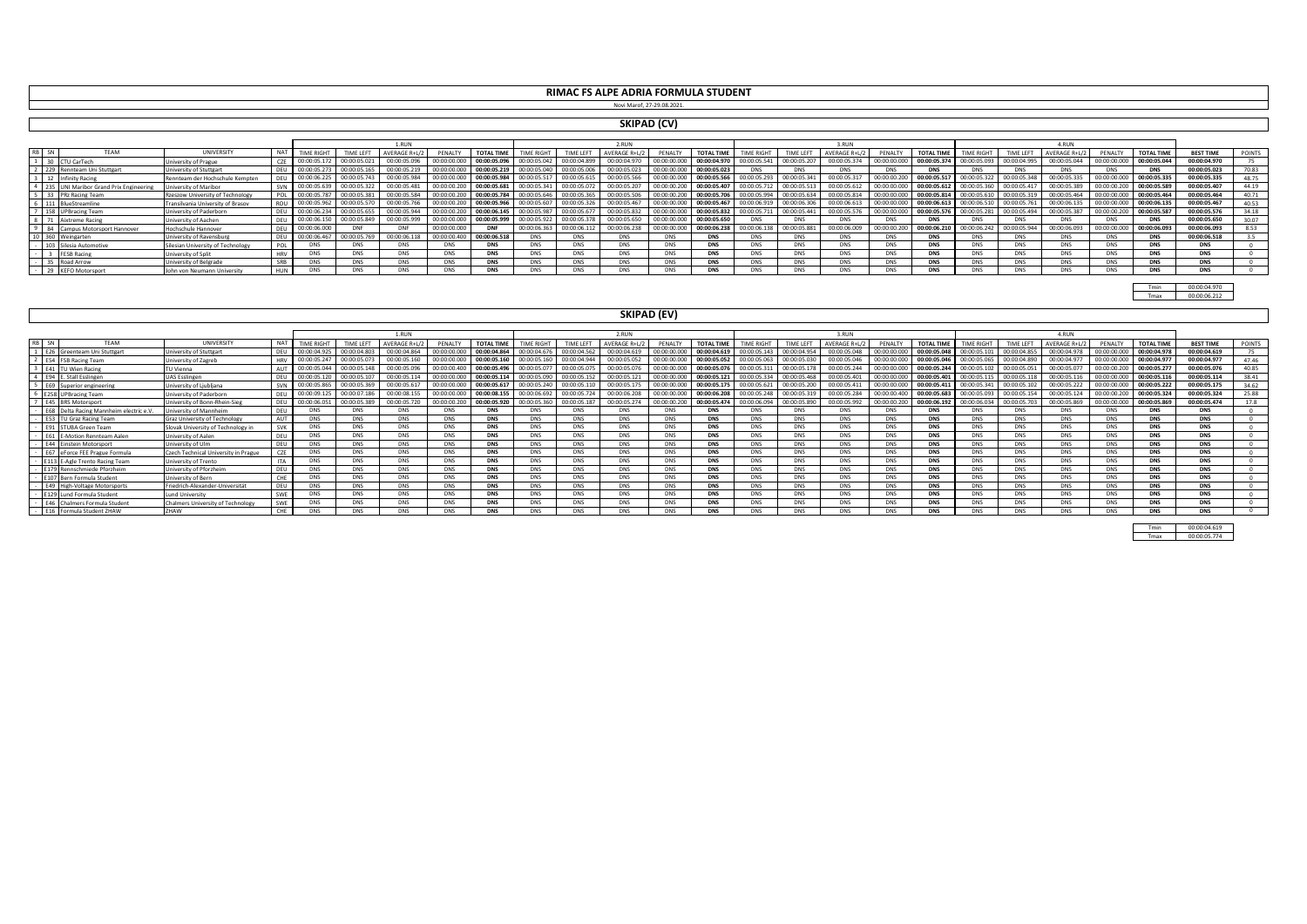Novi Marof, 27.-29.08.2021.

#### **AUTOCROSS (CV)**

|          |                                        |                                   |            |              | 1.RUN        |                   |              | 2.RUN        |                   |              | 3.RUN        |                   |              | 4.RUN        |                   |                  |               |
|----------|----------------------------------------|-----------------------------------|------------|--------------|--------------|-------------------|--------------|--------------|-------------------|--------------|--------------|-------------------|--------------|--------------|-------------------|------------------|---------------|
| RB<br>SN | <b>TFAM</b>                            | UNIVERSITY                        | <b>NAT</b> | <b>TIME</b>  | PENALTY      | <b>TOTAL TIME</b> | <b>TIME</b>  | PENALTY      | <b>TOTAL TIME</b> | TIME         | PENALTY      | <b>TOTAL TIME</b> | TIME         | PENALTY      | <b>TOTAL TIME</b> | <b>BEST TIME</b> | <b>POINTS</b> |
|          | 229 Rennteam Uni Stuttgart             | University of Stuttgart           | DEU        | 00:00:52.189 | 00:00:00.000 | 00:00:52.189      | 00:00:50.243 | 00:00:00.000 | 00:00:50.243      | 00:00:56.529 | 00:00:00.000 | 00:00:56.529      | 00:00:55.264 | 00:00:00.000 | 00:00:55.264      | 00:00:50.243     | 100           |
|          | 30 CTU CarTech                         | University of Prague              | CZE        | 00:00:55.960 | 00:00:00.000 | 00:00:55.960      | 00:00:53.842 | 00:00:00.000 | 00:00:53.842      | 00:00:51.680 | 00:00:00.000 | 00:00:51.680      | 00:00:50.490 | 00:00:00.000 | 00:00:50.490      | 00:00:50.490     | 97.66         |
|          | 158 UPBracing Team                     | University of Paderborn           | DEU        | 00:01:01.168 | 00:00:10.000 | 00:01:11.168      | 00:00:55.275 | 00:00:00.000 | 00:00:55.275      | 00:00:55.951 | 00:00:00.000 | 00:00:55.951      | 00:00:53.235 | 00:00:00.000 | 00:00:53.235      | 00:00:53.235     | 73.16         |
|          | 33 PRz Racing Team                     | Rzeszow University of Technology  | POL        | 00:00:57.508 | 00:00:00.000 | 00:00:57.508      | 00:00:54.939 | 00:00:00.000 | 00:00:54.939      | 00:01:03.231 | 00:00:00.000 | 00:01:03.231      | 00:01:00.257 | 00:00:00.000 | 00:01:00.257      | 00:00:54.939     | 59.18         |
|          | 111 BlueStreamline                     | Transilvania University of Brasov | ROU        | 00:01:07.537 | 00:00:00.000 | 00:01:07.537      | 00:01:02.315 | 00:00:00.000 | 00:01:02.315      | 00:00:59.931 | 00:00:00.000 | 00:00:59.931      | 00:00:58.564 | 00:00:00.000 | 00:00:58.564      | 00:00:58.564     | 32.15         |
|          | 12 Infinity Racing                     | Rennteam der Hochschule Kempten   | DEU        | 00:01:04.146 | 00:00:00.000 | 00:01:04.146      | 00:01:01.867 | 00:00:00.000 | 00:01:01.867      | 00:01:00.288 | 00:00:00.000 | 00:01:00.288      | 00:01:21.804 | 00:00:00.000 | 00:01:21.804      | 00:01:00.288     | 20.44         |
|          | 71 Aixtreme Racing                     | University of Aachen              | DEU        | 00:01:04.144 | 00:00:00.000 | 00:01:04.144      | 00:01:03.979 | 00:00:02.000 | 00:01:05.979      | 00:01:06.360 | 00:00:00.000 | 00:01:06.360      | 00:01:07.803 | 00:00:04.000 | 00:01:11.803      | 00:01:04.144     | 4.5           |
|          | 235 UNI Maribor Grand Prix Engineering | University of Maribor             | <b>SVN</b> | 00:01:04.366 | 00:00:02.000 | 00:01:06.366      | 00:01:00.381 | 00:00:06.000 | 00:01:06.381      | 00:01:05.080 | 00:00:00.000 | 00:01:05.080      | 00:01:04.631 | 00:00:00.000 | 00:01:04.631      | 00:01:04.631     | 4.5           |
|          | 360 Weingarten                         | University of Ravensburg          | DEL        | 00:01:06.323 | 00:00:10.000 | 00:01:16.323      | 00:01:11.165 | 00:00:00.000 | 00:01:11.165      | 00:00:00.000 | 00:00:00.000 | 00:00:00.000      | 00:00:00.000 | 00:00:00.000 | 00:00:00.000      | 00:01:11.165     | 4.5           |
|          | 10 84 Campus Motorsport Hannover       | Hochschule Hannover               | DEU        | 00:00:00.000 | 00:00:00.000 | <b>DNF</b>        | 00:02:35.956 | 00:00:00.000 | 00:02:35.956      | 00:01:20.032 | 00:00:00.000 | 00:01:20.032      | 00:01:17.482 | 00:00:00.000 | 00:01:17.482      | 00:01:17.482     | 4.5           |
|          | 103 Silesia Automotive                 | Silesian University of Technology | POL        | <b>DNS</b>   | <b>DNS</b>   | <b>DNS</b>        | <b>DNS</b>   | <b>DNS</b>   | <b>DNS</b>        | <b>DNS</b>   | <b>DNS</b>   | <b>DNS</b>        | <b>DNS</b>   | <b>DNS</b>   | <b>DNS</b>        | <b>DNS</b>       |               |
|          | <b>FESB Racing</b>                     | University of Split               | <b>HRV</b> | <b>DNS</b>   | <b>DNS</b>   | <b>DNS</b>        | <b>DNS</b>   | <b>DNS</b>   | <b>DNS</b>        | <b>DNS</b>   | <b>DNS</b>   | <b>DNS</b>        | <b>DNS</b>   | <b>DNS</b>   | <b>DNS</b>        | <b>DNS</b>       |               |
|          | 35 Road Arrow                          | University of Belgrade            | SRB        | <b>DNS</b>   | <b>DNS</b>   | <b>DNS</b>        | <b>DNS</b>   | <b>DNS</b>   | <b>DNS</b>        | <b>DNS</b>   | <b>DNS</b>   | <b>DNS</b>        | <b>DNS</b>   | <b>DNS</b>   | <b>DNS</b>        | <b>DNS</b>       |               |
|          | 29 KEFO Motorsport                     | John von Neumann University       | HUN        | <b>DNS</b>   | <b>DNS</b>   | <b>DNS</b>        | <b>DNS</b>   | <b>DNS</b>   | <b>DNS</b>        | <b>DNS</b>   | <b>DNS</b>   | <b>DNS</b>        | <b>DNS</b>   | <b>DNS</b>   | <b>DNS</b>        | <b>DNS</b>       |               |

Tmin 00:00:50.243<br>Tmax 00:01:02.804 00:01:02.804

#### **AUTOCROSS (EV)**

|    |      |                                         |                                      |                  |              | 1.RUN        |                   |              | 2.RUN        |                   |              | 3.RUN        |                   |              | 4.RUN        |                   |                  |               |
|----|------|-----------------------------------------|--------------------------------------|------------------|--------------|--------------|-------------------|--------------|--------------|-------------------|--------------|--------------|-------------------|--------------|--------------|-------------------|------------------|---------------|
| RB | - SN | <b>TFAM</b>                             | <b>UNIVERSITY</b>                    | <b>NAT</b>       | <b>TIME</b>  | PENALTY      | <b>TOTAL TIME</b> | TIME         | PENALTY      | <b>TOTAL TIME</b> | TIME         | PENALTY      | <b>TOTAL TIME</b> | TIME         | PENALTY      | <b>TOTAL TIME</b> | <b>BEST TIME</b> | <b>POINTS</b> |
|    |      | E26 Greenteam Uni Stuttgart             | University of Stuttgart              | DEU              | 00:00:52.783 | 00:00:00.000 | 00:00:52.783      | 00:00:51.126 | 00:00:00.000 | 00:00:51.126      | 00:00:55.514 | 00:00:00.000 | 00:00:55.514      | 00:00:49.183 | 00:00:00.000 | 00:00:49.183      | 00:00:49.183     | 100           |
|    |      | E41 TU Wien Racing                      | TU Vienna                            | AU <sup>-</sup>  | 00:00:59.41  | 00:00:00.000 | 00:00:59.414      | 00:00:54.385 | 00:00:00.000 | 00:00:54.385      | 00:01:01.902 | 00:00:00.000 | 00:01:01.902      | 00:01:00.348 | 00:00:00.000 | 00:01:00.348      | 00:00:54.385     | 54.33         |
|    |      | E69 Superior engineering                | University of Ljubljana              | <b>SVN</b>       | 00:00:57.269 | 00:00:00.000 | 00:00:57.269      | 00:00:54.736 | 00:00:00.000 | 00:00:54.736      | 00:01:00.495 | 00:00:00.000 | 00:01:00.495      | 00:01:08.366 | 00:00:00.000 | 00:01:08.366      | 00:00:54.736     | 51.56         |
|    |      | E67 eForce FEE Prague Formula           | Czech Technical University in Prague | C <sub>Z</sub> F | 00:00:59.800 | 00:00:00.000 | 00:00:59.800      | 00:00:56.377 | 00:00:00.000 | 00:00:56.377      | 00:01:23.379 | 00:00:00.000 | 00:01:23.379      | 00:01:03.67  | 00:00:00.000 | 00:01:03.671      | 00:00:56.377     | 39.07         |
|    |      | <b>E45</b> BRS Motorsport               | University of Bonn-Rhein-Sieg        | DEU              | 00:01:01.004 | 00:00:00.000 | 00:01:01.004      | 00:00:57.749 | 00:00:00.000 | 00:00:57.749      | 00:00:57.248 | 00:00:00.000 | 00:00:57.248      | 00:00:56.682 | 00:00:00.000 | 00:00:56.682      | 00:00:56.682     | 36.83         |
|    |      | 6 E258 UPBracing Team                   | University of Paderborn              | DEU              | 00:01:05.832 | 00:00:00.000 | 00:01:05.832      | 00:00:57.598 | 00:00:00.000 | 00:00:57.598      | 00:01:32.128 | 00:00:02.000 | 00:01:34.128      | 00:01:00.00  | 00:00:10.000 | 00:01:10.007      | 00:00:57.598     | 30.24         |
|    |      | E46 Chalmers Formula Student            | Chalmers University of Technology    | SWF              |              | 00:00:00.000 | 00:01:05.723      | 00:00:58.085 | 00:00:00.000 | 00:00:58.085      | 00:01:07.044 | 00:00:00.000 | 00:01:07.044      | 00:01:01.428 | 00:00:00.000 | 00:01:01.428      | 00:00:58.085     | 26.82         |
| 8  |      | <b>E54</b> FSB Racing Team              | University of Zagreb                 | <b>HRV</b>       | 00:01:05.11  | 00:00:00.000 | 00:01:05.115      | 00:01:08.244 | 00:00:00.000 | 00:01:08.244      | 00:01:04.097 | 00:00:02.000 | 00:01:06.097      | 00:00:59.34  | 00:00:00.000 | 00:00:59.347      | 00:00:59.347     | 18.22         |
| 9  |      | E94 E. Stall Esslingen                  | UAS Esslingen                        | DEU              | 00:01:06.957 | 00:00:00.000 | 00:01:06.957      | 00:01:06.950 | 00:00:00.000 | 00:01:06.950      | 00:01:11.541 | 00:00:00.000 | 00:01:11.541      | 00:01:09.888 | 00:00:02.000 | 00:01:11.888      | 00:01:06.950     | 4.5           |
| 10 |      | E68 Delta Racing Mannheim electric e.V. | University of Mannheim               | DEU              | 00:01:25.463 | 00:00:00.000 | 00:01:25.463      | 00:01:17.288 | 00:00:00.000 | 00:01:17.288      | 00:01:13.712 | 00:00:00.000 | 00:01:13.712      | 00:01:08.989 | 00:00:00.000 | 00:01:08.989      | 00:01:08.989     | 4.5           |
| 11 | E61  | <b>E-Motion Rennteam Aalen</b>          | University of Aalen                  | DEU              | 00:01:20.636 | 00:00:10.000 | 00:01:30.636      | 00:00:00.000 | 00:00:00.000 | <b>DNF</b>        | 00:01:10.005 | 00:00:00.000 | 00:01:10.005      | 00:01:09.273 | 00:00:00.000 | 00:01:09.273      | 00:01:09.273     | 4.5           |
|    |      | E53 TU Graz Racing Team                 | <b>Graz University of Technology</b> | <b>AUT</b>       | <b>DNS</b>   | <b>DNS</b>   | <b>DNS</b>        | <b>DNS</b>   | <b>DNS</b>   | <b>DNS</b>        | <b>DNS</b>   | <b>DNS</b>   | <b>DNS</b>        | <b>DNS</b>   | <b>DNS</b>   | <b>DNS</b>        | <b>DNS</b>       | $\Omega$      |
|    |      | E91 STUBA Green Team                    | Slovak University of Technology in   | <b>SVK</b>       | <b>DNS</b>   | <b>DNS</b>   | <b>DNS</b>        | <b>DNS</b>   | <b>DNS</b>   | <b>DNS</b>        | <b>DNS</b>   | <b>DNS</b>   | <b>DNS</b>        | <b>DNS</b>   | <b>DNS</b>   | <b>DNS</b>        | <b>DNS</b>       |               |
|    |      | E44 Einstein Motorsport                 | University of Ulm                    | DEU              | <b>DNS</b>   | <b>DNS</b>   | <b>DNS</b>        | <b>DNS</b>   | <b>DNS</b>   | <b>DNS</b>        | <b>DNS</b>   | <b>DNS</b>   | <b>DNS</b>        | <b>DNS</b>   | <b>DNS</b>   | <b>DNS</b>        | <b>DNS</b>       |               |
|    |      | E113 E-Agle Trento Racing Team          | University of Trento                 | <b>ITA</b>       | <b>DNS</b>   | <b>DNS</b>   | <b>DNS</b>        | <b>DNS</b>   | <b>DNS</b>   | <b>DNS</b>        | <b>DNS</b>   | <b>DNS</b>   | <b>DNS</b>        | <b>DNS</b>   | <b>DNS</b>   | <b>DNS</b>        | <b>DNS</b>       |               |
|    |      | E179 Rennschmiede Pforzheim             | University of Pforzheim              | DEU              | <b>DNS</b>   | DNS          | <b>DNS</b>        | <b>DNS</b>   | <b>DNS</b>   | <b>DNS</b>        | <b>DNS</b>   | <b>DNS</b>   | <b>DNS</b>        | <b>DNS</b>   | <b>DNS</b>   | <b>DNS</b>        | <b>DNS</b>       |               |
|    |      | E107 Bern Formula Student               | University of Bern                   | CHE              | <b>DNS</b>   | <b>DNS</b>   | <b>DNS</b>        | <b>DNS</b>   | <b>DNS</b>   | <b>DNS</b>        | <b>DNS</b>   | <b>DNS</b>   | <b>DNS</b>        | <b>DNS</b>   | <b>DNS</b>   | <b>DNS</b>        | <b>DNS</b>       |               |
|    |      | E49 High-Voltage Motorsports            | Friedrich-Alexander-Universität      | DEU              | <b>DNS</b>   | <b>DNS</b>   | <b>DNS</b>        | <b>DNS</b>   | <b>DNS</b>   | <b>DNS</b>        | <b>DNS</b>   | <b>DNS</b>   | <b>DNS</b>        | <b>DNS</b>   | <b>DNS</b>   | <b>DNS</b>        | <b>DNS</b>       | $\Omega$      |
|    |      | E129 Lund Formula Student               | Lund University                      | SWE              | <b>DNS</b>   | <b>DNS</b>   | <b>DNS</b>        | <b>DNS</b>   | <b>DNS</b>   | <b>DNS</b>        | <b>DNS</b>   | <b>DNS</b>   | <b>DNS</b>        | <b>DNS</b>   | <b>DNS</b>   | <b>DNS</b>        | <b>DNS</b>       |               |
|    |      | E16 Formula Student ZHAW                | ZHAW                                 | CHE              | <b>DNS</b>   | <b>DNS</b>   | <b>DNS</b>        | <b>DNS</b>   | <b>DNS</b>   | DNS               | <b>DNS</b>   | <b>DNS</b>   | <b>DNS</b>        | <b>DNS</b>   | <b>DNS</b>   | <b>DNS</b>        | <b>DNS</b>       |               |

|              | 00.00.49183  |
|--------------|--------------|
| <b>I</b> may | 00:01:01.479 |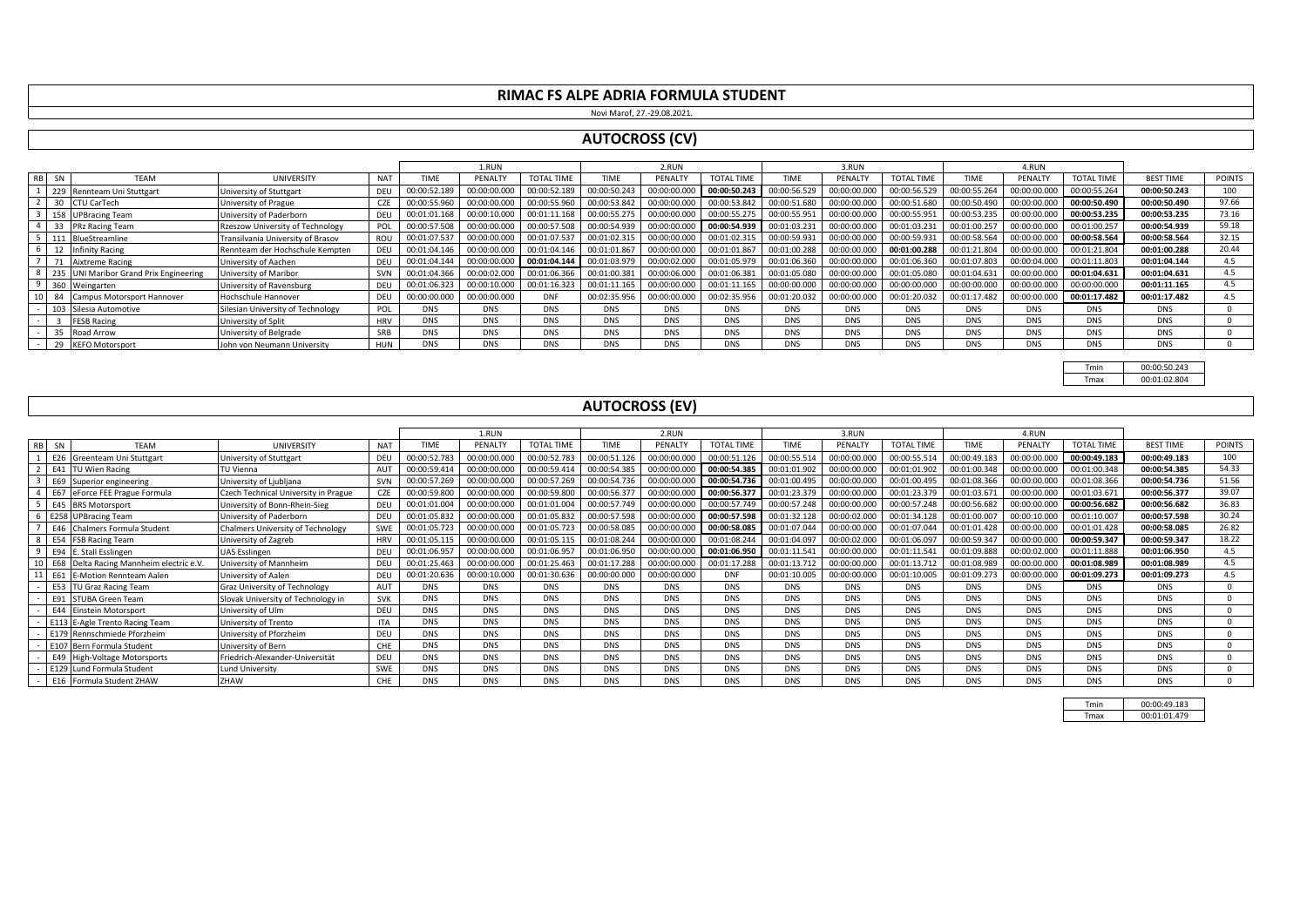#### Novi Marof, 27.-29.08.2021.

### **ENDURANCE (CV)**

| <b>RB</b> | SN  | <b>TEAM</b>                        | <b>UNIVERSITY</b>                 | <b>NAT</b> | <b>TIME</b>  | <b>STOP</b>  | <b>CORRECTED TIME</b> | PENALTY      | <b>TOTAL TIME</b> | <b>POINTS</b> |
|-----------|-----|------------------------------------|-----------------------------------|------------|--------------|--------------|-----------------------|--------------|-------------------|---------------|
|           | 158 | <b>UPBracing Team</b>              | University of Paderborn           | DEU        | 00:26:19.472 | 00:02:59.784 | 00:23:19.688          | 00:00:00.000 | 00:23:19.688      | 325           |
|           | 33  | <b>PRz Racing Team</b>             | Rzeszow University of Technology  | POL        | 00:28:09.013 | 00:03:17.194 | 00:24:51.819          | 00:00:30.000 | 00:25:21.819      | 228.62        |
| 3         | 111 | BlueStreamline                     | Transilvania University of Brasov | <b>ROU</b> | 00:27:39.733 | 00:02:59.705 | 00:24:40.028          | 00:02:26.000 | 00:27:06.028      | 157.84        |
|           | 235 | UNI Maribor Grand Prix Engineering | University of Maribor             | SVN        | 00:32:28.225 | 00:03:24.102 | 00:29:04.123          | 00:00:50.000 | 00:29:54.123      | 60.98         |
|           |     | <b>Infinity Racing</b>             | Rennteam der Hochschule Kempten   | DEU        | 00:36:03.539 | 00:03:55.136 | 00:32:08.403          | 00:00:10.000 | 00:32:18.403      | 25            |
| 6         | 360 | Weingarten                         | University of Ravensburg          | DEU        | 00:39:00.032 | 00:05:22.696 | 00:33:37.336          | 00:00:22.000 | 00:33:59.336      | 25            |
|           | 229 | Rennteam Uni Stuttgart             | University of Stuttgart           | DEU        | <b>DNF</b>   | <b>DNF</b>   | <b>DNF</b>            | <b>DNF</b>   | <b>DNF</b>        | $^{\circ}$    |
|           | 103 | Silesia Automotive                 | Silesian University of Technology | POL        | <b>DNS</b>   | <b>DNS</b>   | <b>DNS</b>            | <b>DNS</b>   | <b>DNS</b>        | $\Omega$      |
|           | 84  | Campus Motorsport Hannover         | Hochschule Hannover               | DEU        | <b>DNS</b>   | <b>DNS</b>   | <b>DNS</b>            | <b>DNS</b>   | <b>DNS</b>        | 0             |
|           |     | <b>FESB Racing</b>                 | University of Split               | <b>HRV</b> | <b>DNS</b>   | <b>DNS</b>   | <b>DNS</b>            | <b>DNS</b>   | <b>DNS</b>        | $\Omega$      |
|           | 35  | Road Arrow                         | University of Belgrade            | SRB        | <b>DNS</b>   | <b>DNS</b>   | <b>DNS</b>            | <b>DNS</b>   | <b>DNS</b>        | 0             |
|           | 29  | <b>KEFO Motorsport</b>             | John von Neumann University       | <b>HUN</b> | <b>DNS</b>   | <b>DNS</b>   | <b>DNS</b>            | <b>DNS</b>   | <b>DNS</b>        | 0             |
|           | 30  | <b>CTU CarTech</b>                 | University of Prague              | <b>CZE</b> | 00:26:56.149 | 00:02:51.416 | 00:24:04.733          | 00:00:00.000 | <b>DSQ</b>        | 0             |
|           | 71  | Aixtreme Racing                    | University of Aachen              | DEU        | 00:00:00.000 | 00:00:00.000 | 00:00:00.000          | 00:00:00.000 | <b>DSQ</b>        | 0             |

Tmin 00:23:19.688 Tmax 00:31:05.784

# **ENDURANCE (EV)**

| <b>RB</b> | SN  | <b>TEAM</b>                         | <b>UNIVERSITY</b>                    | <b>NAT</b> | <b>TIME</b>  | <b>STOP</b>  | <b>CORRECTED TIME</b> | PENALTY      | <b>TOTAL TIME</b> | <b>POINTS</b> |
|-----------|-----|-------------------------------------|--------------------------------------|------------|--------------|--------------|-----------------------|--------------|-------------------|---------------|
|           | E26 | Greenteam Uni Stuttgart             | University of Stuttgart              | DEU        | 00:24:55.801 | 00:03:06.746 | 00:21:49.055          | 00:00:02.000 | 00:21:51.055      | 325           |
|           | E67 | eForce FEE Prague Formula           | Czech Technical University in Prague | <b>CZE</b> | 00:27:25.758 | 00:03:28.434 | 00:23:57.324          | 00:00:00.000 | 00:23:57.324      | 219.5         |
| 3         | E69 | Superior engineering                | University of Ljubljana              | SVN        | 00:28:09.688 | 00:03:42.254 | 00:24:27.434          | 00:00:11.000 | 00:24:38.434      | 189.04        |
|           |     | E258 UPBracing Team                 | University of Paderborn              | DEU        | 00:29:16.284 | 00:03:25.685 | 00:25:50.599          | 00:00:00.000 | 00:25:50.599      | 139.48        |
|           | E94 | E. Stall Esslingen                  | <b>UAS Esslingen</b>                 | DEU        | 00:28:06.250 | 00:02:43.300 | 00:25:22.950          | 00:02:34.000 | 00:27:56.950      | 62.97         |
| 6         | E61 | <b>E-Motion Rennteam Aalen</b>      | University of Aalen                  | DEU        | 00:34:56.276 | 00:04:17.008 | 00:30:39.268          | 00:00:10.000 | 00:30:49.268      | 25            |
|           | E68 | Delta Racing Mannheim electric e.V. | University of Mannheim               | DEU        | <b>DNF</b>   | <b>DNF</b>   | <b>DNF</b>            | <b>DNF</b>   | <b>DNF</b>        | $\mathbf 0$   |
|           | E54 | <b>FSB Racing Team</b>              | University of Zagreb                 | <b>HRV</b> | <b>DNF</b>   | <b>DNF</b>   | <b>DNF</b>            | <b>DNF</b>   | <b>DNF</b>        | $\mathbf 0$   |
|           |     | E129 Lund Formula Student           | <b>Lund University</b>               | <b>SWE</b> | <b>DNF</b>   | <b>DNF</b>   | <b>DNF</b>            | <b>DNF</b>   | <b>DNF</b>        | $\mathbf 0$   |
|           | E41 | <b>TU Wien Racing</b>               | <b>TU Vienna</b>                     | <b>AUT</b> | <b>DNF</b>   | <b>DNF</b>   | <b>DNF</b>            | <b>DNF</b>   | <b>DNF</b>        | $\mathbf 0$   |
|           | E53 | TU Graz Racing Team                 | <b>Graz University of Technology</b> | <b>AUT</b> | <b>DNS</b>   | <b>DNS</b>   | <b>DNS</b>            | <b>DNS</b>   | <b>DNS</b>        | 0             |
|           | E91 | STUBA Green Team                    | Slovak University of Technology in   | <b>SVK</b> | <b>DNS</b>   | <b>DNS</b>   | <b>DNS</b>            | <b>DNS</b>   | <b>DNS</b>        | 0             |
|           | E44 | Einstein Motorsport                 | University of Ulm                    | DEU        | <b>DNS</b>   | <b>DNS</b>   | <b>DNS</b>            | <b>DNS</b>   | <b>DNS</b>        | $\mathbf 0$   |
|           |     | E113 E-Agle Trento Racing Team      | University of Trento                 | <b>ITA</b> | <b>DNS</b>   | <b>DNS</b>   | <b>DNS</b>            | <b>DNS</b>   | <b>DNS</b>        | $\mathbf 0$   |
|           |     | E179 Rennschmiede Pforzheim         | University of Pforzheim              | DEU        | <b>DNS</b>   | <b>DNS</b>   | <b>DNS</b>            | <b>DNS</b>   | <b>DNS</b>        | $\mathbf 0$   |
|           |     | E107 Bern Formula Student           | University of Bern                   | <b>CHE</b> | <b>DNS</b>   | <b>DNS</b>   | <b>DNS</b>            | <b>DNS</b>   | <b>DNS</b>        | 0             |
|           | E49 | <b>High-Voltage Motorsports</b>     | Friedrich-Alexander-Universität      | DEU        | <b>DNS</b>   | <b>DNS</b>   | <b>DNS</b>            | <b>DNS</b>   | <b>DNS</b>        | $\mathbf 0$   |
|           | E16 | Formula Student ZHAW                | ZHAW                                 | <b>CHE</b> | <b>DNS</b>   | <b>DNS</b>   | <b>DNS</b>            | <b>DNS</b>   | <b>DNS</b>        | $\mathbf 0$   |
|           | E45 | <b>BRS Motorsport</b>               | University of Bonn-Rhein-Sieg        | DEU        | 00:27:13.508 | 00:02:53.040 | 00:24:20.468          | 00:00:00.000 | <b>DSQ</b>        | $\mathbf 0$   |
|           |     | E46 Chalmers Formula Student        | Chalmers University of Technology    | SWE        | 00:31:43.229 | 00:03:01.681 | 00:28:41.548          | 00:00:00.000 | <b>DSQ</b>        | $\mathbf 0$   |

| Tmin | 00:21:51.055 |
|------|--------------|
| Tmax | 00:29:07.636 |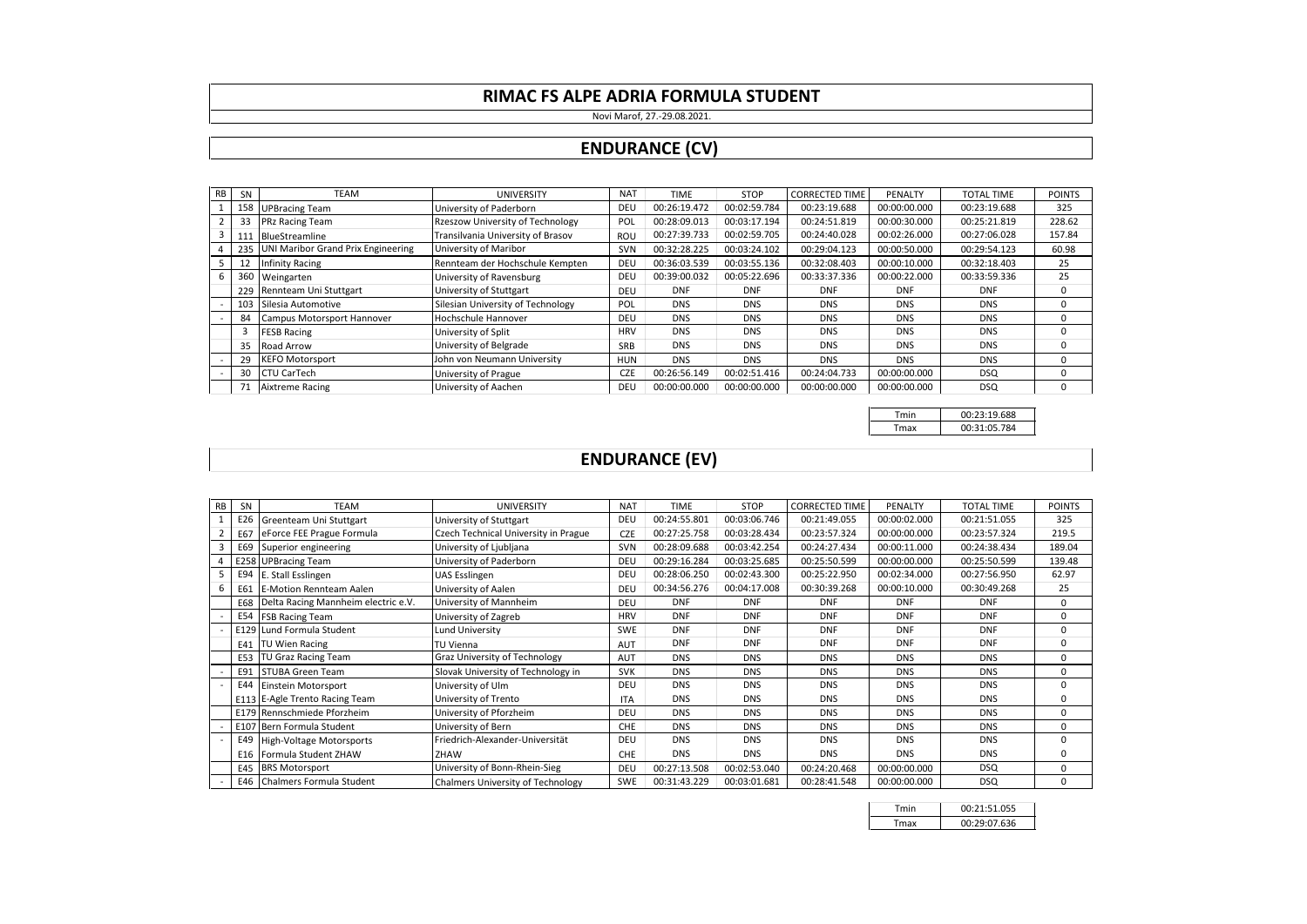Novi Marof, 27.-29.08.2021.

# **TOTAL POINTS (CV)**

|                 | RB SN        | <b>TEAM</b>                        | <b>UNIVERSITY</b>                 | <b>NAT</b> | <b>DESIGN</b> | COST   | <b>BUSSINES PLAN</b> | <b>ACCELERATION</b> | <b>SKIPAD</b> | <b>AUTOCROSS</b> | <b>ENDURANCE</b> | <b>EFFICIENCY</b> | <b>TOTAL</b> |
|-----------------|--------------|------------------------------------|-----------------------------------|------------|---------------|--------|----------------------|---------------------|---------------|------------------|------------------|-------------------|--------------|
|                 | 158          | <b>UPBracing Team</b>              | University of Paderborn           | DEU        | 135.00        | 77.00  | 34.00                | 47.23               | 34.18         | 73.16            | 325.00           | 100.00            | 825.57       |
|                 | 33           | PRz Racing Team                    | Rzeszow University of Technology  | POL        | 108.00        | 100.00 | 71.00                | 55.38               | 40.71         | 59.18            | 228.62           | 0.00              | 662.89       |
|                 | 3 229        | Rennteam Uni Stuttgart             | University of Stuttgart           | DEU        | 150.00        | 85.00  | 75.00                | 61.89               | 70.83         | 100.00           | 0.00             | 0.00              | 542.72       |
|                 | 4 111        | BlueStreamline                     | Transilvania University of Brasov | ROU        | 99.00         | 70.00  | 44.00                | 48.96               | 40.53         | 32.15            | 157.84           | 32.00             | 524.48       |
|                 | $5 \quad 30$ | <b>CTU CarTech</b>                 | University of Prague              | <b>CZE</b> | 138.00        | 79.00  | 32.00                | 75.00               | 75.00         | 97.66            | 0.00             | 0.00              | 496.66       |
|                 | 6 235        | UNI Maribor Grand Prix Engineering | University of Maribor             | SVN        | 124.00        | 49.00  | 32.00                | 13.09               | 44.19         | 4.50             | 60.98            | 87.00             | 414.76       |
|                 | 12           | <b>Infinity Racing</b>             | Rennteam der Hochschule Kempten   | DEU        | 104.00        | 86.00  | 51.00                | 38.47               | 48.75         | 20.44            | 25.00            | 0.00              | 373.66       |
|                 | 8 360        | Weingarten                         | University of Ravensburg          | DEU        | 117.00        | 0.00   | 73.00                | 50.57               | 3.50          | 4.50             | 25.00            | 0.00              | 273.57       |
| 9 <sub>1</sub>  | 84           | Campus Motorsport Hannover         | Hochschule Hannover               | DEU        | 77.00         | 75.00  | 43.00                | 42.24               | 8.53          | 4.50             | 0.00             | 0.00              | 250.27       |
|                 | 10 35        | Road Arrow                         | University of Belgrade            | SRB        | 106.00        | 91.00  | 23.00                | 0.00                | 0.00          | 0.00             | 0.00             | 0.00              | 220.00       |
| 11 <sup>1</sup> |              | <b>Aixtreme Racing</b>             | University of Aachen              | DEU        | 56.00         | 0.00   | 0.00                 | 10.90               | 30.07         | 4.50             | 0.00             | 0.00              | 101.47       |
| 12 <sub>1</sub> |              | <b>FESB Racing</b>                 | University of Split               | <b>HRV</b> | 38.00         | 11.00  | 22.00                | 0.00                | 0.00          | 0.00             | 0.00             | 0.00              | 71.00        |
|                 | 13 29        | <b>KEFO Motorsport</b>             | John von Neumann University       | <b>HUN</b> | 0.00          | 0.00   | 55.00                | 0.00                | 0.00          | 0.00             | 0.00             | 0.00              | 55.00        |
|                 |              | 14 103 Silesia Automotive          | Silesian University of Technology | POL        | 24.00         | 0.00   | 10.00                | 0.00                | 0.00          | 0.00             | 0.00             | 0.00              | 34.00        |
|                 | 15 50        | <b>Aixtreme Racing</b>             | University of Aachen              | DEU        | 2.00          | 0.00   | 0.00                 | 0.00                | 0.00          | 0.00             | 0.00             | 0.00              | 2.00         |

### **TOTAL POINTS (EV)**

|        | RB SN  | <b>TEAM</b>                                | <b>UNIVERSITY</b>                         | <b>NAT</b> | <b>DESIGN</b> | COST   | <b>BUSSINES PLAN</b> | <b>ACCELERATION</b> | <b>SKIPAD</b> | <b>AUTOCROSS</b> | <b>ENDURANCE</b> | <b>EFFICIENCY</b> | <b>TOTAL</b> |
|--------|--------|--------------------------------------------|-------------------------------------------|------------|---------------|--------|----------------------|---------------------|---------------|------------------|------------------|-------------------|--------------|
|        | E26    | Greenteam Uni Stuttgart                    | University of Stuttgart                   | <b>DEU</b> | 150.00        | 100.00 | 74.00                | 75.00               | 75.00         | 100.00           | 325.00           | 0.00              | 899.00       |
|        | 2 E67  | eForce FEE Prague Formula                  | Czech Technical University in Prague      | <b>CZE</b> | 116.00        | 67.00  | 72.00                | 9.38                | 0.00          | 39.07            | 219.50           | 0.00              | 522.95       |
|        | 3 E69  | Superior engineering                       | University of Ljubljana                   | <b>SVN</b> | 97.00         | 51.00  | 18.00                | 41.07               | 34.62         | 51.56            | 189.04           | 0.00              | 482.29       |
|        |        | 4 E41 TU Wien Racing                       | TU Vienna                                 | AUT        | 129.00        | 88.00  | 75.00                | 54.06               | 40.85         | 54.33            | 0.00             | 0.00              | 441.24       |
|        | 5 E258 | <b>UPBracing Team</b>                      | University of Paderborn                   | <b>DEU</b> | 112.00        | 39.00  | 57.00                | 29.80               | 25.88         | 30.24            | 139.48           | 0.00              | 433.40       |
|        | 6 E54  | <b>FSB Racing Team</b>                     | University of Zagreb                      | <b>HRV</b> | 110.00        | 97.00  | 53.00                | 36.52               | 47.46         | 18.22            | 0.00             | 0.00              | 362.20       |
|        |        | E94 E. Stall Esslingen                     | UAS Esslingen                             | DEU        | 121.00        | 0.00   | 36.00                | 11.90               | 38.41         | 4.50             | 62.97            | 0.00              | 274.78       |
| 8      | E53    | TU Graz Racing Team                        | Graz University of Technology             | AUT        | 131.00        | 92.00  | 39.00                | 0.00                | 0.00          | 0.00             | 0.00             | 0.00              | 262.00       |
|        |        | 9 E45 BRS Motorsport                       | University of Bonn-Rhein-Sieg             | <b>DEU</b> | 114.00        | 25.00  | 0.00                 | 52.73               | 17.80         | 36.83            | 0.00             | 0.00              | 246.36       |
|        |        | 10 E46 Chalmers Formula Student            | Chalmers University of Technology         | SWE        | 104.00        | 77.00  | 27.00                | 0.00                | 0.00          | 26.82            | 0.00             | 0.00              | 234.82       |
|        |        | 11 E44 Einstein Motorsport                 | University of Ulm                         | DEU        | 108.00        | 66.00  | 51.00                | 0.00                | 0.00          | 0.00             | 0.00             | 0.00              | 225.00       |
|        | 12 E61 | <b>E-Motion Rennteam Aalen</b>             | University of Aalen                       | DEU        | 101.00        | 57.00  | 32.00                | 0.00                | 0.00          | 4.50             | 25.00            | 0.00              | 219.50       |
|        |        | 13 E68 Delta Racing Mannheim electric e.V. | University of Mannheim                    | <b>DEU</b> | 90.00         | 72.00  | 47.00                | 0.00                | 0.00          | 4.50             | 0.00             | 0.00              | 213.50       |
|        |        | 14 E179 Rennschmiede Pforzheim             | University of Pforzheim                   | <b>DEU</b> | 81.00         | 59.00  | 48.00                | 0.00                | 0.00          | 0.00             | 0.00             | 0.00              | 188.00       |
|        |        | 15   E113   E-Agle Trento Racing Team      | University of Trento                      | <b>ITA</b> | 70.00         | 64.00  | 26.00                | 0.00                | 0.00          | 0.00             | 0.00             | 0.00              | 160.00       |
|        |        | 16 E129 Lund Formula Student               | Lund University                           | SWE        | 71.00         | 47.00  | 27.00                | 0.00                | 0.00          | 0.00             | 0.00             | 0.00              | 145.00       |
|        |        | 17 E107 Bern Formula Student               | University of Bern                        | <b>CHE</b> | 57.00         | 43.00  | 0.00                 | 0.00                | 0.00          | 0.00             | 0.00             | 0.00              | 100.00       |
|        |        | 18 E49 High-Voltage Motorsports            | Friedrich-Alexander-Universität Erlangen- | DEU        | 58.00         | 0.00   | 33.00                | 0.00                | 0.00          | 0.00             | 0.00             | 0.00              | 91.00        |
|        |        | 19 E16 Formula Student ZHAW                | ZHAW                                      | CHE        | 31.00         | 0.00   | 17.00                | 0.00                | 0.00          | 0.00             | 0.00             | 0.00              | 48.00        |
| $\sim$ |        | E91 STUBA Green Team                       | Slovak University of Technology in        | <b>SVK</b> | 0.00          | 0.00   | 0.00                 | 0.00                | 0.00          | 0.00             | 0.00             | 0.00              | 0.00         |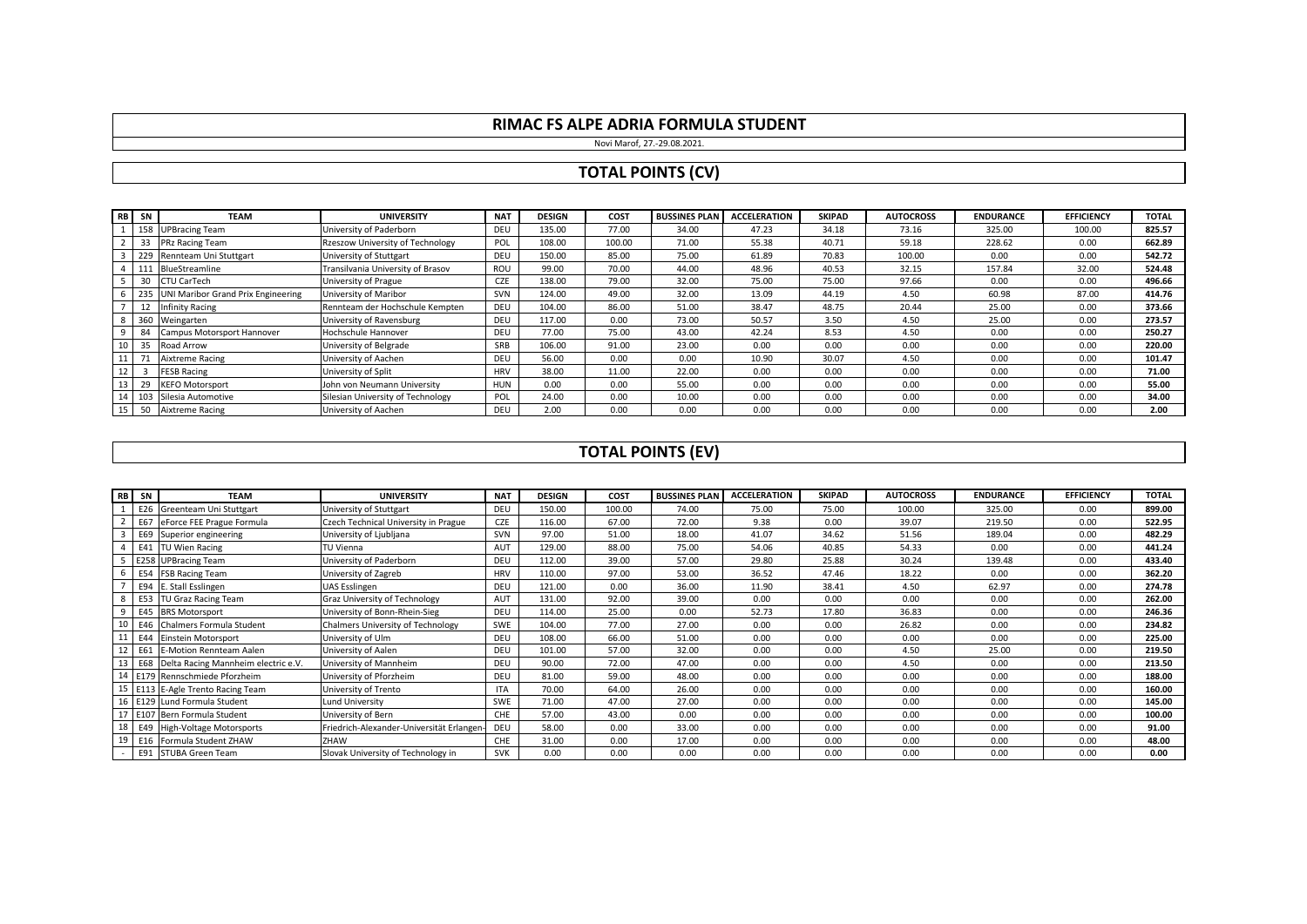







# **Rimac FS Alpe Adria Formula Student 2021.**

## **ENDURANCE - LAPTIMES**

# **FS Alpe Adria (0.000km)**

# **Lap 13 - driver change**

|                         | [26] Greenteam Uni Stuttgart |             | 23             | 56.637              | $-0.500$    | 20                      | 58.614                 | $-0.401$    | 17                      | 1:02.617                | $+3.035$    |
|-------------------------|------------------------------|-------------|----------------|---------------------|-------------|-------------------------|------------------------|-------------|-------------------------|-------------------------|-------------|
| 1                       | 55.469                       |             | 24             | 54.922              | $-1.715$    | 21                      | 1:00.302               | $+1.688$    | 18                      | 1:02.707                | $+0.090$    |
| $\overline{\mathbf{c}}$ | 53.773                       | $-1.696$    | 25             | 57.490              | $+2.568$    | 22                      | 59.989                 | $-0.313$    | 19                      | 1:08.570                | $+5.863$    |
| $\overline{3}$          | 51.183                       | $-2.590$    |                | [30] CTU CarTech    |             | 23                      | 1:00.768               | $+0.779$    | 20                      | 1:00.562                | $-8.008$    |
| 4                       | 51.613                       | $+0.430$    | 1              | 57.600              |             | 24                      | 1:01.281               | $+0.513$    | 21                      | 59.815                  | $-0.747$    |
| 5                       | 54.943                       | $+3.330$    | 2              | 55.031              | $-2.569$    | 25                      | 1:08.700               | $+7.419$    | 22                      | 1:00.229                | $+0.414$    |
| 6                       | 57.522                       | $+2.579$    | 3              | 54.988              | $-0.043$    |                         | [67] eForce FEE Prague |             | 23                      | 59.551                  | $-0.678$    |
| 7                       | 53.282                       | $-4.240$    | 4              | 54.639              | $-0.349$    | <b>Formula</b>          |                        |             | 24                      | 1:01.440                | $+1.889$    |
| 8                       | 52.535                       | $-0.747$    | 5              | 54.224              | $-0.415$    | 1                       | 59.399                 |             | 25                      | 1:02.843                | $+1.403$    |
| 9                       | 54.189                       | $+1.654$    | 6              | 58.589              | $+4.365$    | 2                       | 58.040                 | $-1.359$    |                         | [94] E. Stall Esslingen |             |
| 10                      | 52.332                       | $-1.857$    | $\overline{7}$ | 54.379              | $-4.210$    | 3                       | 56.917                 | $-1.123$    | 1                       | 1:05.866                |             |
| 11                      | 53.395                       | $+1.063$    | 8              | 58.101              | $+3.722$    | 4                       | 1:07.917               | $+11.000$   | $\overline{c}$          | 1:03.095                | $-2.771$    |
| 12                      | 53.357                       | $-0.038$    | 9              | 53.800              | $-4.301$    | 5                       | 58.043                 | $-9.874$    | 3                       | 1:02.470                | $-0.625$    |
| 13                      | 3:06.746                     | +2:13.389   | 10             | 54.182              | $+0.382$    | 6                       | 57.538                 | $-0.505$    | 4                       | 1:01.291                | $-1.179$    |
| 14                      | 57.331                       | $-2:09.415$ | 11             | 1:14.977            | $+20.795$   | $\boldsymbol{7}$        | 57.077                 | $-0.461$    | 5                       | 1:01.569                | $+0.278$    |
| 15                      | 56.165                       | $-1.166$    | 12             | 1:10.110            | $-4.867$    | $\overline{\mathbf{8}}$ | 55.673                 | $-1.404$    | 6                       | 1:01.841                | $+0.272$    |
| 16                      | 53.458                       | $-2.707$    | 13             | 2:51.416            | $+1:41.306$ | $\boldsymbol{9}$        | 56.278                 | $+0.605$    | $\overline{7}$          | 1:02.320                | $+0.479$    |
| 17                      | 52.531                       | $-0.927$    | 14             | 1:08.599            | $-1:42.817$ | 10                      | 56.403                 | $+0.125$    | $\overline{\mathbf{8}}$ | 1:01.031                | $-1.289$    |
| 18                      | 1:00.826                     | $+8.295$    | 15             | 1:09.112            | $+0.513$    | 11                      | 57.836                 | $+1.433$    | 9                       | 1:01.631                | $+0.600$    |
| 19                      | 57.799                       | $-3.027$    | 16             | 1:05.483            | $-3.629$    | 12                      | 58.202                 | $+0.366$    | 10                      | 1:01.468                | $-0.163$    |
| 20                      | 56.781                       | $-1.018$    | 17             | 1:02.389            | $-3.094$    | 13                      | 3:28.434               | $+2:30.232$ | 11                      | 1:01.891                | $+0.423$    |
| 21                      | 53.795                       | $-2.986$    | 18             | 1:02.527            | $+0.138$    | 14                      | 1:04.383               | $-2:24.051$ | 12                      | 1:02.395                | $+0.504$    |
| 22                      | 54.199                       | $+0.404$    | 19             | 1:04.386            | $+1.859$    | 15                      | 1:00.707               | $-3.676$    | 13                      | 2:43.300                | $+1:40.905$ |
| 23                      | 53.579                       | $-0.620$    | 20             | 59.353              | $-5.033$    | 16                      | 1:01.464               | $+0.757$    | 14                      | 1:06.515                | $-1:36.785$ |
| 24                      | 53.296                       | $-0.283$    | 21             | 58.217              | $-1.136$    | $17$                    | 59.321                 | $-2.143$    | 15                      | 1:04.957                | $-1.558$    |
| 25                      | 55.702                       | $+2.406$    | 22             | 57.554              | $-0.663$    | 18                      | 58.659                 | $-0.662$    | 16                      | 1:03.960                | $-0.997$    |
| [158]                   | <b>UPBracing Team</b>        |             | 23             | 57.883              | $+0.329$    | 19                      | 1:01.587               | $+2.928$    | 17                      | 1:03.692                | $-0.268$    |
| 1                       | 1:03.998                     |             | 24             | 58.961              | $+1.078$    | 20                      | 1:02.144               | $+0.557$    | 18                      | 1:06.016                | $+2.324$    |
| $\overline{\mathbf{c}}$ | 59.090                       | $-4.908$    | 25             | 59.649              | $+0.688$    | 21                      | 57.836                 | $-4.308$    | 19                      | 1:11.113                | $+5.097$    |
| 3                       | 58.945                       | $-0.145$    |                | [45] BRS Motorsport |             | 22                      | 1:00.696               | $+2.860$    | 20                      | 1:04.702                | $-6.411$    |
| 4                       | 59.563                       | $+0.618$    | 1              | 1:06.804            |             | 23                      | 1:07.338               | $+6.642$    | 21                      | 1:03.143                | $-1.559$    |
| 5                       | 58.850                       | $-0.713$    | $\overline{c}$ | 1:15.027            | $+8.223$    | 24                      | 1:00.454               | $-6.884$    | 22                      | 1:03.288                | $+0.145$    |
| 6                       | 58.419                       | $-0.431$    | 3              | 1:00.054            | $-14.973$   | 25                      | 1:03.412               | $+2.958$    | 23                      | 1:03.263                | $-0.025$    |
| 7                       | 59.834                       | $+1.415$    | 4              | 57.176              | $-2.878$    | [111]                   | <b>BlueStreamline</b>  |             | 24                      | 1:02.810                | $-0.453$    |
| 8                       | 58.281                       | $-1.553$    | 5              | 57.716              | $+0.540$    | 1                       | 1:07.997               |             | 25                      | 1:02.623                | $-0.187$    |
| $\boldsymbol{9}$        | 58.719                       | $+0.438$    | 6              | 58.382              | $+0.666$    | 2                       | 1:03.535               | $-4.462$    |                         | [33] PRz Racing Team    |             |
| $10$                    | 59.228                       | $+0.509$    | $\overline{7}$ | 57.162              | $-1.220$    | 3                       | 1:01.656               | $-1.879$    | 1                       | 1:13.989                |             |
| 11                      | 58.378                       | $-0.850$    | 8              | 57.736              | $+0.574$    | 4                       | 1:00.210               | $-1.446$    | $\overline{\mathbf{c}}$ | 1:06.449                | $-7.540$    |
| 12                      | 1:01.797                     | $+3.419$    | 9              | 57.171              | $-0.565$    | 5                       | 1:00.606               | $+0.396$    | 3                       | 1:11.670                | $+5.221$    |
| 13                      | 2:59.784                     | $+1:57.987$ | 10             | 58.249              | $+1.078$    | 6                       | 1:00.388               | $-0.218$    | 4                       | 1:04.819                | $-6.851$    |
| 14                      | 58.175                       | $-2:01.609$ | 11             | 57.312              | $-0.937$    | 7                       | 1:00.368               | $-0.020$    | 5                       | 1:04.328                | $-0.491$    |
| 15                      | 57.285                       | $-0.890$    | 12             | 1:03.862            | $+6.550$    | 8                       | 1:00.721               | $+0.353$    | 6                       | 1:02.993                | $-1.335$    |
| $16$                    | 56.912                       | $-0.373$    | 13             | 2:53.040            | $+1:49.178$ | 9                       | 1:00.654               | $-0.067$    | $\overline{7}$          | 1:02.041                | $-0.952$    |
| $17\,$                  | 56.644                       | $-0.268$    | 14             | 1:04.317            | $-1:48.723$ | 10                      | 1:00.660               | $+0.006$    | 8                       | 1:03.696                | $+1.655$    |
| 18                      | 57.335                       | $+0.691$    | 15             | 1:03.155            | $-1.162$    | 11                      | 59.951                 | $-0.709$    | 9                       | 1:01.853                | $-1.843$    |
| 19                      | 56.969                       | $-0.366$    | 16             | 59.158              | $-3.997$    | 12                      | 1:03.856               | $+3.905$    | 10                      | 1:01.991                | $+0.138$    |
| 20                      | 56.457                       | $-0.512$    | 17             | 57.687              | $-1.471$    | 13                      | 2:59.705               | $+1:55.849$ | 11                      | 1:03.164                | $+1.173$    |
| 21                      | 58.623                       | $+2.166$    | 18             | 1:00.831            | $+3.144$    | 14                      | 1:01.021               | $-1:58.684$ | 12                      | 1:06.958                | $+3.794$    |
| 22                      | 57.137                       | $-1.486$    | 19             | 59.015              | $-1.816$    | 15                      | 1:00.489               | $-0.532$    | 13                      | 3:17.194                | +2:10.236   |
|                         |                              |             |                |                     |             | $16\,$                  | 59.582                 | $-0.907$    |                         |                         |             |

29.08.2021. 19:49:28<br>  $\overbrace{ }$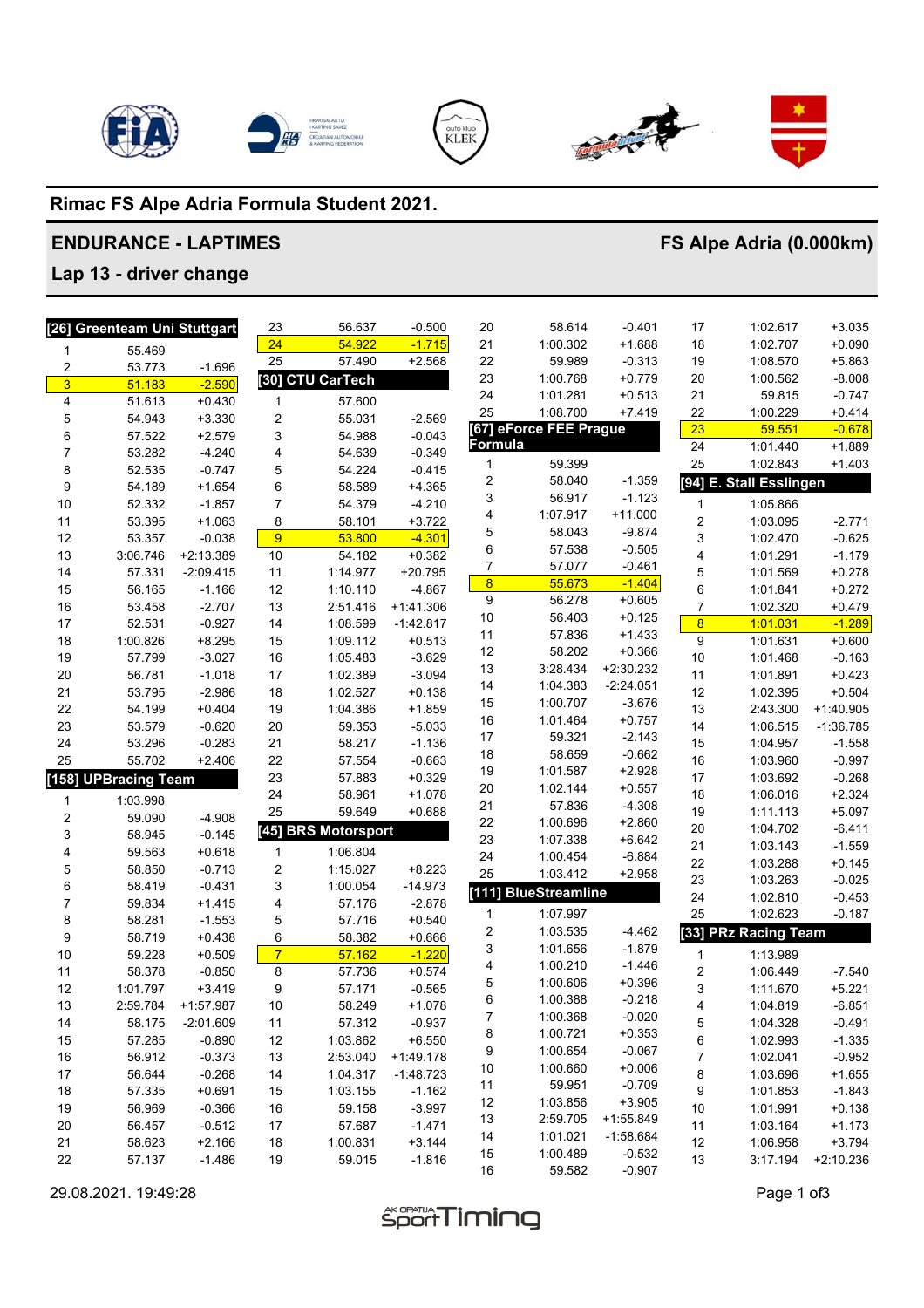







# Rimac FS Alpe Adria Formula Student 2021.

### **ENDURANCE - LAPTIMES**

# FS Alpe Adria (0.000km)

Lap 13 - driver change

| 14                      | 59.942                      | $-2:17.252$            | 11             | 1:04.170                | $+0.452$    | 7                       | 1:09.656               | $-1:02.224$ | 4                       | 1:19.467         | $-1.929$    |
|-------------------------|-----------------------------|------------------------|----------------|-------------------------|-------------|-------------------------|------------------------|-------------|-------------------------|------------------|-------------|
| 15                      | 58.088                      | $-1.854$               | 12             | 1:02.322                | $-1.848$    | 8                       | 1:08.617               | $-1.039$    | 5                       | 1:17.487         | $-1.980$    |
| 16                      | 58.901                      | $+0.813$               | 13             | 3:25.685                | $+2:23.363$ | 9                       | 1:08.563               | $-0.054$    | 6                       | 1:23.591         | $+6.104$    |
| 17                      | 58.105                      | $-0.796$               | 14             | 1:08.028                | $-2:17.657$ | 10                      | 1:16.384               | $+7.821$    | 7                       | 1:37.118         | $+13.527$   |
| 18                      | 57.212                      | $-0.893$               | 15             | 1:02.990                | $-5.038$    | 11                      | 1:15.861               | $-0.523$    | 8                       | 1:20.625         | $-16.493$   |
| 19                      | 57.347                      | $+0.135$               | 16             | 1:00.948                | $-2.042$    | 12                      | 1:08.130               | $-7.731$    | 9                       | 1:18.316         | $-2.309$    |
| 20                      | 58.710                      | $+1.363$               | 17             | 59.995                  | $-0.953$    | 13                      | 3:24.102               | $+2:15.972$ | 10                      | 1:19.433         | $+1.117$    |
| 21                      | 59.350                      | $+0.640$               | 18             | 1:04.814                | $+4.819$    | 14                      | 1:10.756               | $-2:13.346$ | 11                      | 1:18.263         | $-1.170$    |
| 22                      | 59.314                      | $-0.036$               | 19             | 1:00.006                | $-4.808$    | 15                      | 1:12.530               | $+1.774$    | 12                      | 1:19.168         | $+0.905$    |
| 23                      | 59.323                      | $+0.009$               | 20             | 1:05.976                | $+5.970$    | 16                      | 1:12.569               | $+0.039$    | 13                      | 3:55.136         | +2:35.968   |
| 24                      | 1:00.382                    | $+1.059$               | 21             | 1:07.694                | $+1.718$    | 17                      | 1:10.653               | $-1.916$    | 14                      | 1:19.837         | $-2:35.299$ |
| 25                      | 1:01.194                    | $+0.812$               | 22             | 1:09.304                | $+1.610$    | 18                      | 1:08.896               | $-1.757$    | 15                      | 1:21.441         | $+1.604$    |
| [69]                    | <b>Superior engineering</b> |                        | 23             | 1:05.283                | $-4.021$    | 19                      | 1:06.736               | $-2.160$    | 16                      | 1:17.833         | $-3.608$    |
| 1                       | 58.172                      |                        | 24             | 1:03.220                | $-2.063$    | 20                      | 1:11.250               | $+4.514$    | 17                      | 1:16.942         | $-0.891$    |
| $\boldsymbol{2}$        | 58.956                      | $+0.784$               | 25             | 1:08.830                | $+5.610$    | 21                      | 1:06.177               | $-5.073$    | 18                      | 1:23.318         | $+6.376$    |
| 3                       | 58.522                      | $-0.434$               |                | [46] Chalmers Formula   |             | 22                      | 1:06.120               | $-0.057$    | 19                      | 1:15.281         | $-8.037$    |
| 4                       | 58.841                      | $+0.319$               | <b>Student</b> |                         |             | 23                      | 1:07.922               | $+1.802$    | 20                      | 1:14.620         | $-0.661$    |
| $\mathbf 5$             | 1:00.430                    | $+1.589$               | 1              | 1:12.000                |             | 24                      | 1:06.145               | $-1.777$    | 21                      | 1:15.762         | $+1.142$    |
| 6                       | 1:01.143                    | $+0.713$               | 2              | 1:08.193                | $-3.807$    | 25                      | 1:06.915               | $+0.770$    | 22                      | 1:14.658         | $-1.104$    |
| $\overline{7}$          | 1:00.436                    | $-0.707$               | 3              | 1:11.312                | $+3.119$    |                         | [61] E-Motion Rennteam |             | 23                      | 1:14.437         | $-0.221$    |
| 8                       | 1:00.243                    | $-0.193$               | 4              | 1:09.402                | $-1.910$    | Aalen                   |                        |             | 24                      | 1:14.246         | $-0.191$    |
| 9                       | 1:01.152                    | $+0.909$               | 5              | 1:07.666                | $-1.736$    | $\mathbf{1}$            | 1:17.917               |             | 25                      | 1:17.344         | $+3.098$    |
| 10                      | 59.778                      | $-1.374$               | 6              | 1:07.721                | $+0.055$    | $\overline{c}$          | 1:17.214               | $-0.703$    |                         | [360] Weingarten |             |
| 11                      | 1:01.149                    | $+1.371$               | 7              | 1:05.754                | $-1.967$    | 3                       | 1:48.367               | $+31.153$   | 1                       | 1:15.750         |             |
| 12                      | 1:00.180                    | $-0.969$               | 8              | 1:14.005                | $+8.251$    | 4                       | 1:32.749               | $-15.618$   | $\overline{\mathbf{c}}$ | 1:13.598         | $-2.152$    |
| 13                      | 3:42.254                    | $+2:42.074$            | 9              | 1:05.537                | $-8.468$    | 5                       | 1:16.018               | $-16.731$   | 3                       | 1:11.396         | $-2.202$    |
| 14                      | 58.948                      | $-2:43.306$            | 10             | 1:42.490                | +36.953     | 6                       | 1:14.592               | $-1.426$    | 4                       | 1:10.119         | $-1.277$    |
| 15                      | 57.020                      | $-1.928$               | 11             | 1:00.963                | $-41.527$   | 7                       | 1:16.787               | $+2.195$    | 5                       | 1:09.686         | $-0.433$    |
| 16                      | 57.995                      | $+0.975$               | 12             | 1:05.712                | +4.749      | 8                       | 1:15.570               | $-1.217$    | 6                       | 1:10.064         | $+0.378$    |
| 17                      | 1:01.147                    | $+3.152$               | 13             | 3:01.681                | +1:55.969   | 9                       | 1:14.784               | $-0.786$    | $\overline{7}$          | 1:08.709         | $-1.355$    |
| 18                      | 1:05.778                    | $+4.631$               | 14             | 1:10.424                | $-1:51.257$ | $10$                    | 1:15.243               | $+0.459$    | 8                       | 1:10.693         | $+1.984$    |
| 19                      | 1:11.404                    | $+5.626$               | 15             | 1:11.777                | $+1.353$    | 11                      | 1:14.134               | $-1.109$    | 9                       | 1:09.357         | $-1.336$    |
| 20                      | 1:09.797                    | $-1.607$               | 16             | 1:12.722                | $+0.945$    | 12                      | 1:14.530               | $+0.396$    | 10                      | 1:09.158         | $-0.199$    |
| 21                      | 1:05.915                    | $-3.882$               | 17             | 1:17.002                | $+4.280$    | 13                      | 4:17.008               | $+3:02.478$ | 11                      | 2:01.222         | $+52.064$   |
| 22                      | 1:02.233                    | $-3.682$               | 18             | 1:11.833                | $-5.169$    | 14                      | 1:19.179               | $-2:57.829$ | 12                      | 1:11.604         | $-49.618$   |
| 23                      | 1:00.161                    | $-2.072$               | 19             | 1:17.493                | $+5.660$    | 15                      | 1:15.783               | $-3.396$    | 13                      | 5:22.696         | +4:11.092   |
| 24                      | 59.700                      | $-0.461$               | 20             | 1:11.380                | $-6.113$    | 16                      | 1:12.415               | $-3.368$    | 14                      | 2:03.557         | $-3:19.139$ |
| 25                      | 58.334                      | $-1.366$               | 21             | 1:17.393                | $+6.013$    | 17                      | 1:11.855               | $-0.560$    | 15                      | 1:33.032         | $-30.525$   |
|                         | [258] UPBracing Team        |                        | 22             | 1:10.628                | $-6.765$    | 18                      | 1:10.721               | $-1.134$    | 16                      | 2:20.778         | +47.746     |
|                         |                             |                        | 23             | 1:10.303                | $-0.325$    | 19                      | 1:14.637               | $+3.916$    | $17\,$                  | 1:27.084         | $-53.694$   |
| 1                       | 1:08.271                    |                        | 24             | 1:09.872                | $-0.431$    | 20                      | 1:11.538               | $-3.099$    | 18                      | 1:33.723         | $+6.639$    |
| $\overline{\mathbf{c}}$ | 1:04.232                    | $-4.039$               | 25             | 1:09.966                | $+0.094$    | 21                      | 1:13.308               | $+1.770$    | 19                      | 1:26.877         | $-6.846$    |
| 3                       | 1:03.442                    | $-0.790$               |                | [235] UNI Maribor Grand |             | 22                      | 1:12.640               | $-0.668$    | 20                      | 1:23.968         | $-2.909$    |
| 4                       | 1:04.201                    | $+0.759$               |                | <b>Prix Engineering</b> |             | 23                      | 1:12.703               | $+0.063$    | 21                      | 1:23.515         | $-0.453$    |
| 5                       | 1:01.098                    | $-3.103$               | 1              | 1:08.085                |             | 24                      | 1:12.528               | $-0.175$    | 22                      | 1:19.279         | $-4.236$    |
| 6                       | 1:01.689                    | $+0.591$               | 2              | 1:07.223                | $-0.862$    | 25                      | 1:14.056               | $+1.528$    | 23                      | 1:24.761         | $+5.482$    |
| 7                       | 1:02.430                    | $+0.741$               | 3              | 1:21.317                | $+14.094$   |                         | [12] Infinity Racing   |             | 24                      | 1:19.436         | $-5.325$    |
| 8                       | 1:03.203                    | $+0.773$               | 4              | 1:07.388                | $-13.929$   | 1                       | 1:36.897               |             | 25                      | 1:19.970         | $+0.534$    |
| 9<br>10                 | 1:14.735                    | $+11.532$<br>$-11.017$ | 5              | 1:14.350                | $+6.962$    | $\overline{\mathbf{c}}$ | 1:30.923               | $-5.974$    |                         |                  |             |
|                         | 1:03.718                    |                        | 6              | 2:11.880                | +57.530     | 3                       | 1:21.396               | $-9.527$    |                         |                  |             |

29.08.2021. 19:49:28

*<u>SportTiming</u>* 

Page 2 of3